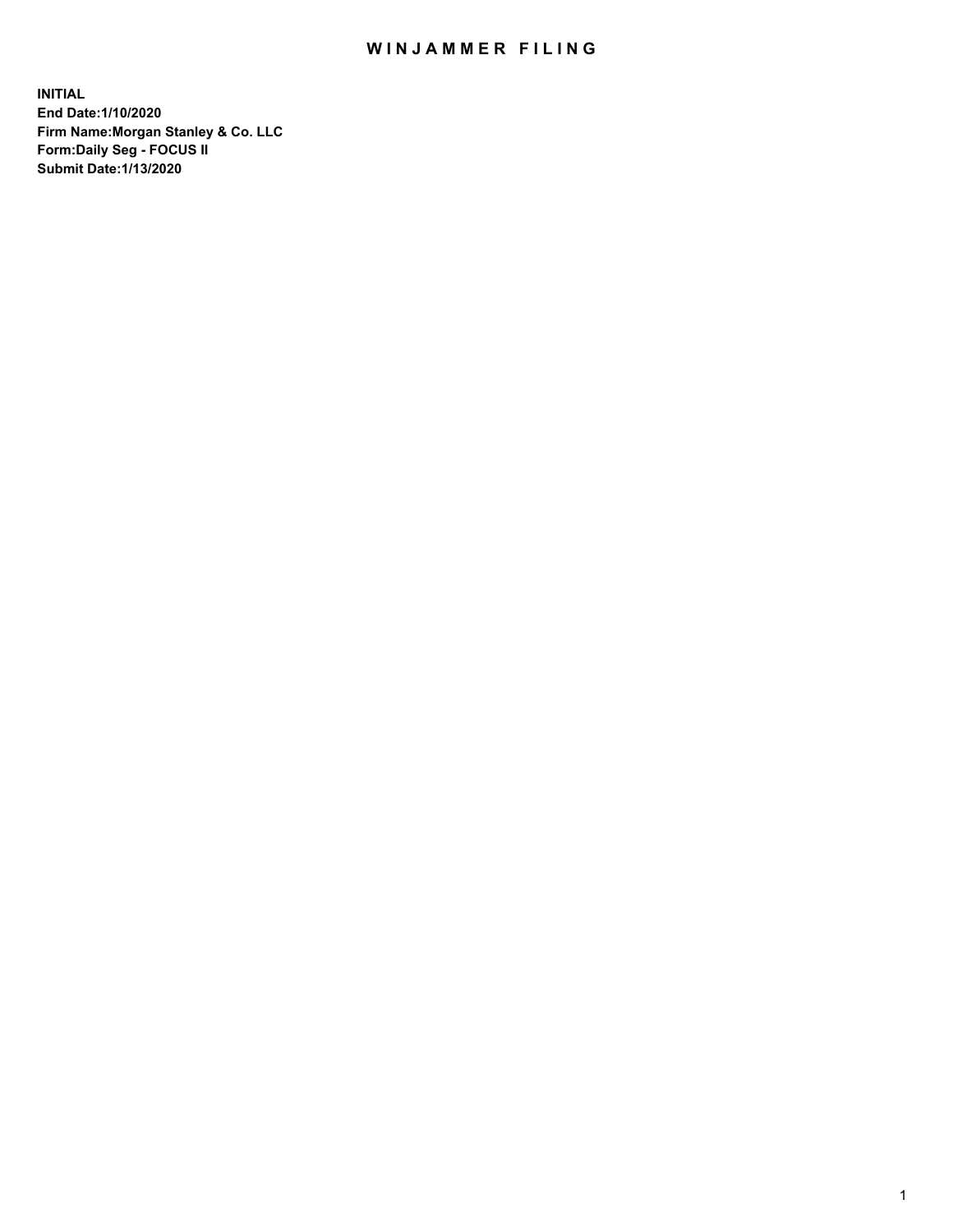**INITIAL End Date:1/10/2020 Firm Name:Morgan Stanley & Co. LLC Form:Daily Seg - FOCUS II Submit Date:1/13/2020 Daily Segregation - Cover Page**

| Name of Company                                                                                                                                                                                                                                                                                                                | Morgan Stanley & Co. LLC                                                     |
|--------------------------------------------------------------------------------------------------------------------------------------------------------------------------------------------------------------------------------------------------------------------------------------------------------------------------------|------------------------------------------------------------------------------|
| <b>Contact Name</b>                                                                                                                                                                                                                                                                                                            | <b>Ikram Shah</b>                                                            |
| <b>Contact Phone Number</b>                                                                                                                                                                                                                                                                                                    | 212-276-0963                                                                 |
| <b>Contact Email Address</b>                                                                                                                                                                                                                                                                                                   | Ikram.shah@morganstanley.com                                                 |
| FCM's Customer Segregated Funds Residual Interest Target (choose one):<br>a. Minimum dollar amount: ; or<br>b. Minimum percentage of customer segregated funds required:%; or<br>c. Dollar amount range between: and; or<br>d. Percentage range of customer segregated funds required between: % and %.                        | 235,000,000<br><u>0</u><br><u>00</u><br>0 Q                                  |
| FCM's Customer Secured Amount Funds Residual Interest Target (choose one):<br>a. Minimum dollar amount: ; or<br>b. Minimum percentage of customer secured funds required:%; or<br>c. Dollar amount range between: and; or<br>d. Percentage range of customer secured funds required between:% and%.                            | 140,000,000<br><u>0</u><br>$\underline{0}$ $\underline{0}$<br>0 <sup>0</sup> |
| FCM's Cleared Swaps Customer Collateral Residual Interest Target (choose one):<br>a. Minimum dollar amount: ; or<br>b. Minimum percentage of cleared swaps customer collateral required:% ; or<br>c. Dollar amount range between: and; or<br>d. Percentage range of cleared swaps customer collateral required between:% and%. | 92,000,000<br><u>0</u><br><u>00</u><br>00                                    |

Attach supporting documents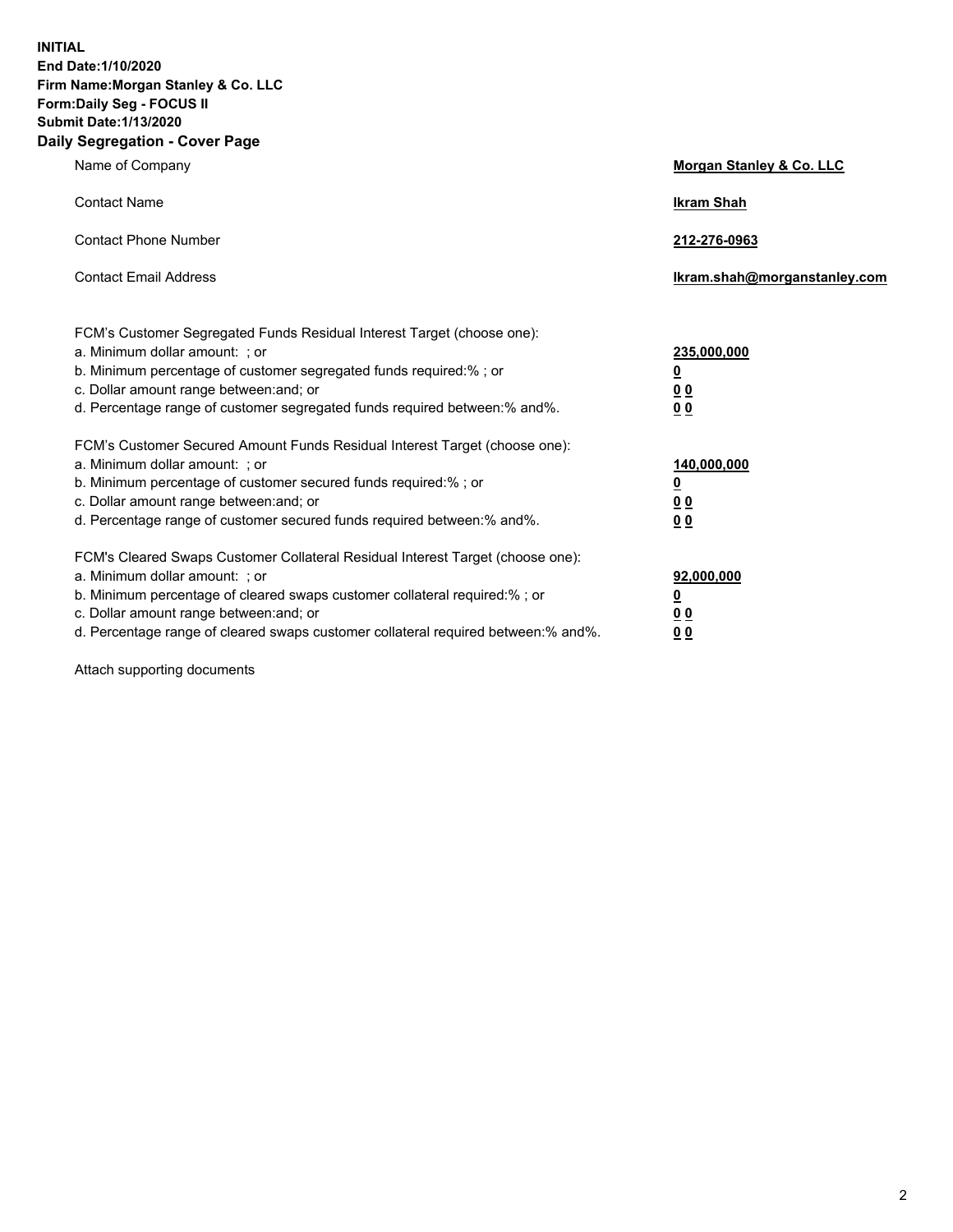## **INITIAL End Date:1/10/2020 Firm Name:Morgan Stanley & Co. LLC Form:Daily Seg - FOCUS II Submit Date:1/13/2020**

## **Daily Segregation - Secured Amounts**

|     | Foreign Futures and Foreign Options Secured Amounts                                         |                                   |
|-----|---------------------------------------------------------------------------------------------|-----------------------------------|
|     | Amount required to be set aside pursuant to law, rule or regulation of a foreign            | $0$ [7305]                        |
|     | government or a rule of a self-regulatory organization authorized thereunder                |                                   |
| 1.  | Net ledger balance - Foreign Futures and Foreign Option Trading - All Customers             |                                   |
|     | A. Cash                                                                                     | 3,199,577,194 [7315]              |
|     | B. Securities (at market)                                                                   | 2,150,146,977 [7317]              |
| 2.  | Net unrealized profit (loss) in open futures contracts traded on a foreign board of trade   | 131,749,821 [7325]                |
| 3.  | Exchange traded options                                                                     |                                   |
|     | a. Market value of open option contracts purchased on a foreign board of trade              | 2,995,042 [7335]                  |
|     | b. Market value of open contracts granted (sold) on a foreign board of trade                | -7,556,505 [7337]                 |
| 4.  | Net equity (deficit) (add lines 1.2. and 3.)                                                | 5,476,912,529 [7345]              |
| 5.  | Account liquidating to a deficit and account with a debit balances - gross amount           | 59,943,013 [7351]                 |
|     | Less: amount offset by customer owned securities                                            | -59,148,764 [7352] 794,249 [7354] |
| 6.  | Amount required to be set aside as the secured amount - Net Liquidating Equity              | 5,477,706,778 [7355]              |
|     | Method (add lines 4 and 5)                                                                  |                                   |
| 7.  | Greater of amount required to be set aside pursuant to foreign jurisdiction (above) or line | 5,477,706,778 [7360]              |
|     | 6.                                                                                          |                                   |
|     | FUNDS DEPOSITED IN SEPARATE REGULATION 30.7 ACCOUNTS                                        |                                   |
| 1.  | Cash in banks                                                                               |                                   |
|     | A. Banks located in the United States                                                       | 583,432,533 [7500]                |
|     | B. Other banks qualified under Regulation 30.7                                              | 463,914,835 [7520] 1,047,347,368  |
|     |                                                                                             | [7530]                            |
| 2.  | Securities                                                                                  |                                   |
|     | A. In safekeeping with banks located in the United States                                   | 244,860,400 [7540]                |
|     | B. In safekeeping with other banks qualified under Regulation 30.7                          | 0 [7560] 244,860,400 [7570]       |
| 3.  | Equities with registered futures commission merchants                                       |                                   |
|     | A. Cash                                                                                     | 9,790,582 [7580]                  |
|     | <b>B.</b> Securities                                                                        | $0$ [7590]                        |
|     |                                                                                             |                                   |
|     | C. Unrealized gain (loss) on open futures contracts                                         | 5,807,362 [7600]                  |
|     | D. Value of long option contracts                                                           | $0$ [7610]                        |
|     | E. Value of short option contracts                                                          | 0 [7615] 15,597,944 [7620]        |
| 4.  | Amounts held by clearing organizations of foreign boards of trade                           |                                   |
|     | A. Cash                                                                                     | $0$ [7640]                        |
|     | <b>B.</b> Securities                                                                        | $0$ [7650]                        |
|     | C. Amount due to (from) clearing organization - daily variation                             | $0$ [7660]                        |
|     | D. Value of long option contracts                                                           | $0$ [7670]                        |
|     | E. Value of short option contracts                                                          | 0 [7675] 0 [7680]                 |
| 5.  | Amounts held by members of foreign boards of trade                                          |                                   |
|     | A. Cash                                                                                     | 2,334,500,084 [7700]              |
|     | <b>B.</b> Securities                                                                        | 1,905,286,577 [7710]              |
|     | C. Unrealized gain (loss) on open futures contracts                                         | 125,942,459 [7720]                |
|     | D. Value of long option contracts                                                           | 2,995,042 [7730]                  |
|     | E. Value of short option contracts                                                          | -7,556,505 [7735] 4,361,167,657   |
|     |                                                                                             | [7740]                            |
| 6.  | Amounts with other depositories designated by a foreign board of trade                      | $0$ [7760]                        |
| 7.  | Segregated funds on hand                                                                    | $0$ [7765]                        |
| 8.  | Total funds in separate section 30.7 accounts                                               | 5,668,973,369 [7770]              |
| 9.  | Excess (deficiency) Set Aside for Secured Amount (subtract line 7 Secured Statement         | 191,266,591 [7380]                |
|     | Page 1 from Line 8)                                                                         |                                   |
| 10. | Management Target Amount for Excess funds in separate section 30.7 accounts                 | 140,000,000 [7780]                |

11. Excess (deficiency) funds in separate 30.7 accounts over (under) Management Target **51,266,591** [7785]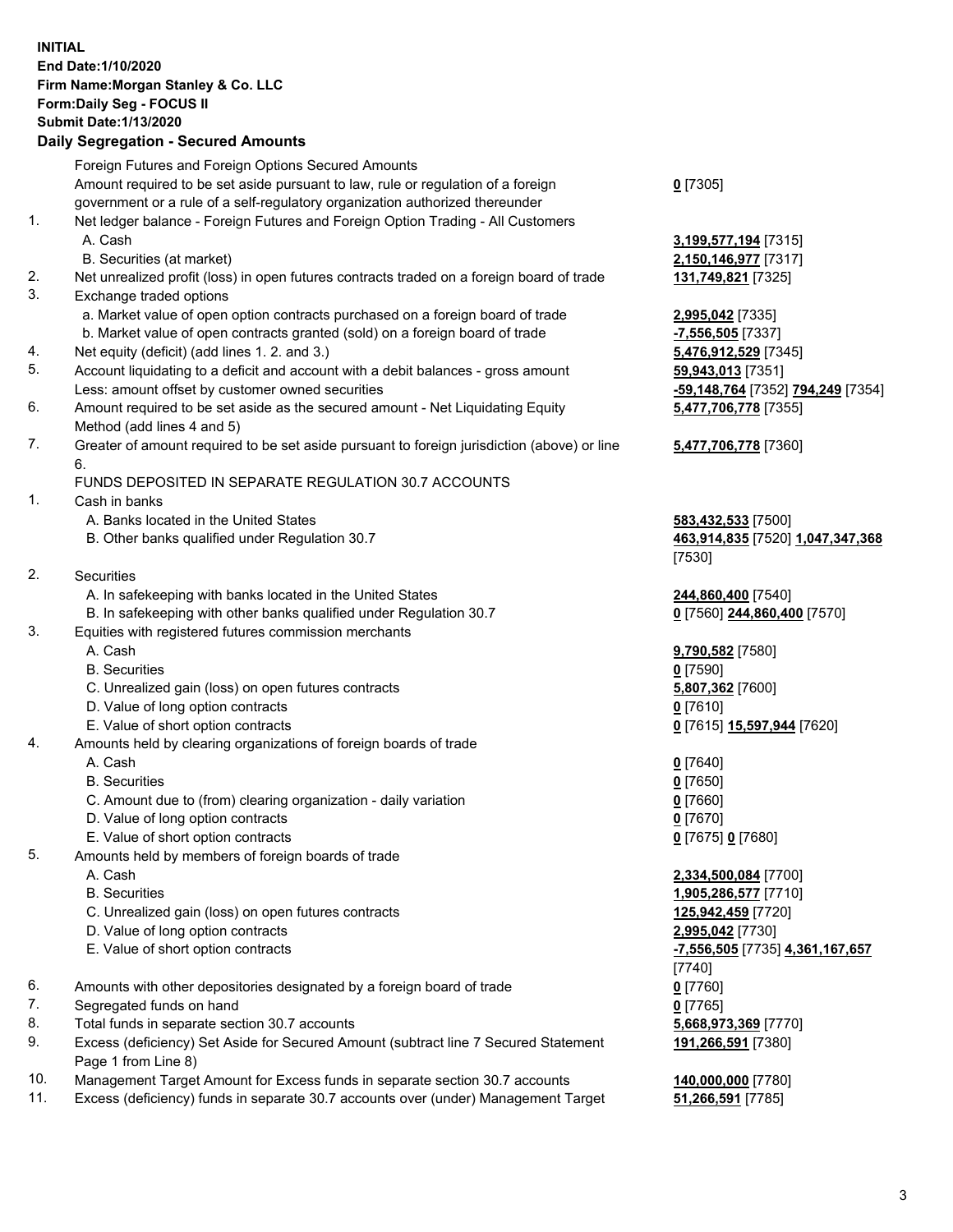|     | <b>INITIAL</b><br>End Date: 1/10/2020<br>Firm Name: Morgan Stanley & Co. LLC<br>Form: Daily Seg - FOCUS II<br><b>Submit Date: 1/13/2020</b> |                                    |
|-----|---------------------------------------------------------------------------------------------------------------------------------------------|------------------------------------|
|     | Daily Segregation - Segregation Statement                                                                                                   |                                    |
|     | SEGREGATION REQUIREMENTS(Section 4d(2) of the CEAct)                                                                                        |                                    |
| 1.  | Net ledger balance                                                                                                                          |                                    |
|     | A. Cash                                                                                                                                     | 10,011,870,975 [7010]              |
|     | B. Securities (at market)                                                                                                                   | 6,160,078,270 [7020]               |
| 2.  | Net unrealized profit (loss) in open futures contracts traded on a contract market                                                          | 1,312,698,619 [7030]               |
| 3.  | Exchange traded options                                                                                                                     |                                    |
|     | A. Add market value of open option contracts purchased on a contract market                                                                 | 311,807,042 [7032]                 |
|     | B. Deduct market value of open option contracts granted (sold) on a contract market                                                         | -288,050,406 [7033]                |
| 4.  | Net equity (deficit) (add lines 1, 2 and 3)                                                                                                 | 17,508,404,500 [7040]              |
| 5.  | Accounts liquidating to a deficit and accounts with                                                                                         |                                    |
|     | debit balances - gross amount                                                                                                               | 196,814,132 [7045]                 |
|     | Less: amount offset by customer securities                                                                                                  | -196,415,396 [7047] 398,736 [7050] |
| 6.  | Amount required to be segregated (add lines 4 and 5)                                                                                        | 17,508,803,236 [7060]              |
|     | FUNDS IN SEGREGATED ACCOUNTS                                                                                                                |                                    |
| 7.  | Deposited in segregated funds bank accounts                                                                                                 |                                    |
|     | A. Cash                                                                                                                                     | 4,319,471,097 [7070]               |
|     | B. Securities representing investments of customers' funds (at market)                                                                      | $0$ [7080]                         |
|     | C. Securities held for particular customers or option customers in lieu of cash (at                                                         | 788,360,574 [7090]                 |
|     | market)                                                                                                                                     |                                    |
| 8.  | Margins on deposit with derivatives clearing organizations of contract markets                                                              |                                    |
|     | A. Cash                                                                                                                                     | 7,449,420,070 [7100]               |
|     | B. Securities representing investments of customers' funds (at market)                                                                      | $0$ [7110]                         |
|     | C. Securities held for particular customers or option customers in lieu of cash (at<br>market)                                              | 5,371,717,696 [7120]               |
| 9.  | Net settlement from (to) derivatives clearing organizations of contract markets                                                             | -159,639,013 [7130]                |
| 10. | Exchange traded options                                                                                                                     |                                    |
|     | A. Value of open long option contracts                                                                                                      | 311,807,042 [7132]                 |
|     | B. Value of open short option contracts                                                                                                     | -288,050,406 [7133]                |
| 11. | Net equities with other FCMs                                                                                                                |                                    |
|     | A. Net liquidating equity                                                                                                                   | 2,760,112 [7140]                   |
|     | B. Securities representing investments of customers' funds (at market)                                                                      | $0$ [7160]                         |
|     | C. Securities held for particular customers or option customers in lieu of cash (at                                                         | $0$ [7170]                         |
|     | market)                                                                                                                                     |                                    |
| 12. | Segregated funds on hand                                                                                                                    | $0$ [7150]                         |
| 13. | Total amount in segregation (add lines 7 through 12)                                                                                        | 17,795,847,172 [7180]              |
| 14. | Excess (deficiency) funds in segregation (subtract line 6 from line 13)                                                                     | 287,043,936 [7190]                 |
| 15. | Management Target Amount for Excess funds in segregation                                                                                    | 235,000,000 [7194]                 |
| 16. | Excess (deficiency) funds in segregation over (under) Management Target Amount                                                              | 52,043,936 [7198]                  |

Excess